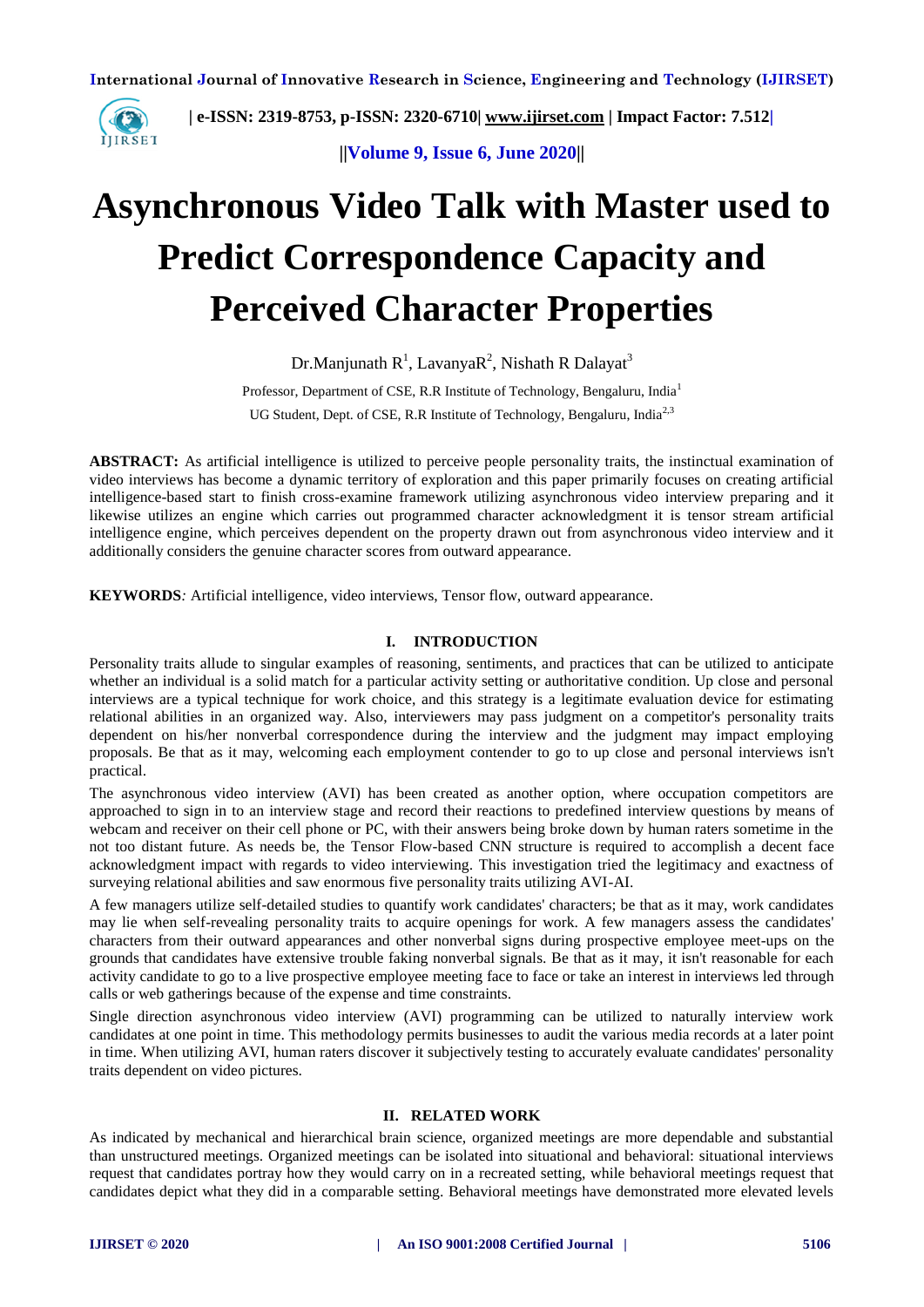

# **| e-ISSN: 2319-8753, p-ISSN: 2320-6710| [www.ijirset.com](http://www.ijirset.com/) | Impact Factor: 7.512|**

# **||Volume 9, Issue 6, June 2020||**

of legitimacy in light of the fact that such meetings reflect how candidates are probably going to play out an occupation and cooperate with others, not just that the candidate realizes how to carry out the responsibility In the AVI setting, a behavioral-based organized meeting arrangement can be utilized to survey a candidate's interpersonal communication skills that are altogether identified with self-evaluated work execution and authoritative residency.As indicated by social data preparing hypothesis, individuals watch and decipher the prompts displayed by others and make determinations with respect to their characters during cooperation, for example, interviews. Brunswick'slens model delineates how a questioner utilizes signals to pass judgment on the interviewee's character and to show the connection between the interviewee's self-evaluated character and the questioner's perceptual perceptions of character in regards to the interviewee. The interviewees externalize their clear character through distal signals (i.e., any perceptible practices that can be seen by the questioner, for example, outward appearance, look, act, body development, talking, and prosody). On the other hand, the questioner utilizes a lens'' to quality the imperceptible character attributes of the interviewee through proximal signs (i.e., any interviewee practices that are really seen by the questioner, including aberrant discernible prompts); in any case, these signals can convert into recognitions by the questioner.



Figure 1. Brunswick's lens model

Personality psychology scientists have found that despite only the head and torso of the applicants being visible in AVI an interviewer or rater can still utilize nonverbal prompts to pass judgment on the applicants' personality traits. Some experimental studies have shown that individuals can attribute the valid personality traits of zero acquaintances dependent on brief video clips. Personality computing, an emerging examination region identified with AI and personality psychology, is being utilized to automatically recognize, perceive, and synthesize human behavioral signs and personality depending on the focal point model. Three approaches in personality computing to auto-evaluate personality are APR,automatic personality perception (APP), and automatic personality synthesis (APS) I/O psychology studies have found that an individual's dynamic facial expressions, for example, facial dominance, smiling, or a strained viewpoint mirrors his or her self-appraised big five traits (e.g., extraversion and suitability). Computer science examines have discovered that CNNs can be utilized to perceive an individual's huge five characteristics dependent on outward appearances removed from video cuts; truth be told, these registering models have accomplished more noteworthy prescient force than human raters/onlookers may have predispositions (certain or express) that sway how interviewee signals are deciphered, while a computer doesn't have understood inclinations: we can expect that a computer will assess all interviewees utilizing similar measures and make personality decisions progressively steady and reasonable contrasted and those of human.

#### **III. METHODOLOGIES**

#### **A. Data Gathering**

To set up our dataset in a genuine prospective employee meet-up setting, we created AVI cloud-based software, like the work in The AVI server utilizes the computer Engine virtual network interface (otherwise called gVNIC) is explicitly intended for use on computer Engine , computer Engine virtual network interface gives increasingly effective conveyance network to sending traffic to and from your VM and can get recorded video prompts, produce talk with contents, transmit the video prompts from the meeting, and get the video reactions .The substance of the video reactions would then be able to be utilized to direct algorithmic examinations, including sound and visual information investigations of the video reactions. During the AVI, interviewees' answers can be recorded at one point in time however later explored by a calculation, human raters, or both on some other occasion.At that point we direct an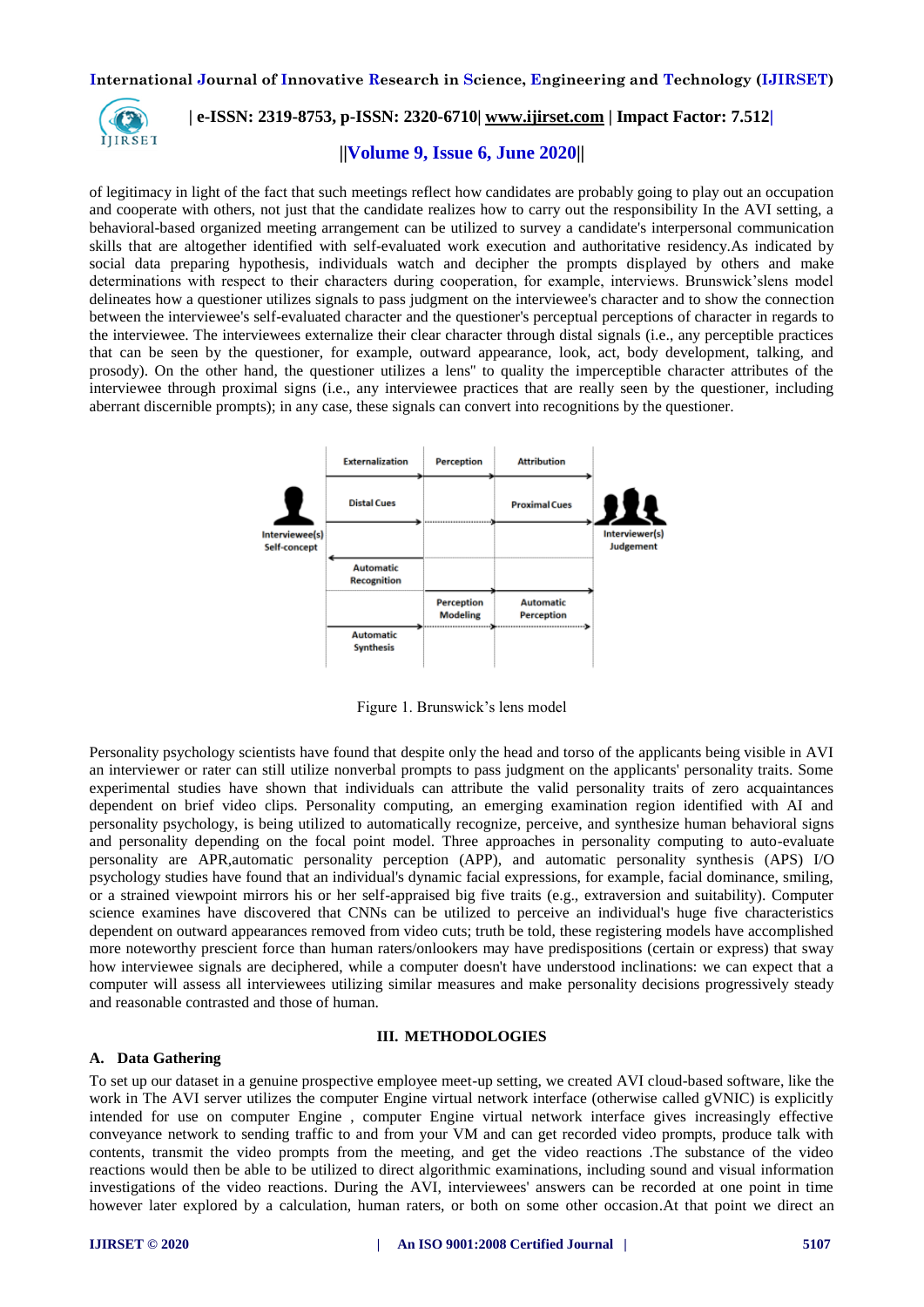

# **| e-ISSN: 2319-8753, p-ISSN: 2320-6710| [www.ijirset.com](http://www.ijirset.com/) | Impact Factor: 7.512|**

# **||Volume 9, Issue 6, June 2020||**

experiment to support facilitated a site page available to their individuals that contained an expected set of responsibilities for employing 2–3 HR experts from an affiliated organization

Intrigued individuals presented their resumes to the specialists, and the scientists screened the got resumes dependent on the set of working responsibilities. An aggregate of 120 candidates were welcome to login to the AVI, which conveyed predefined inquiries questions by means of a program to interviewees' web camera prepared versatile or PC gadgets at their relaxation whenever of day. The interviewees' answers, including both sound and visual data, were recorded for investigation. The candidates were educated that the whole regarding their meeting procedures and reactions, including sound and video, would be recorded and investigated by our calculations and utilized as references for employing proposals. The inquiries during the AVI were organized in a standard way.All the candidates were given the equivalent five inquiries, which were behaviorally arranged to evaluate the candidates' relational abilities dependent on the set of working responsibilities. Each question was shown on another screen, and the sound of the content inquiries was consequently begun when the candidates entered the screen. The inquiries were introduced on-screen each in turn in grouping, and the candidates were offered a limit of 3 minutes to response each address. The candidates could decide to jump to the following inquiry inside the 3-minute time frame. Following 3 minutes, another screen consequently showed up with the following inquiry. Counting one practice preliminary, the whole video talk with process kept going around 20 minutes

## **B. Data classification**

Furthermore, we asked the raters to arbitrarily pass judgment on three interviewees' personality attributes dependent on Goldberg's international personality item pool (IPIP) with a 50-item stock that quantifies the large five components of personality qualities, To gather the genuine appraisals for the individual huge five characteristics that are

- Openness to new experiences (be creative and imaginative)
- $\triangleright$  Conscientiousness (be organized and self-disciplined)<br> $\triangleright$  Extraversion (be assertive and sociable)
- Extraversion (be assertive and sociable)
- $\triangleright$  Agreeableness (be tolerant, honesty, and altruistic)
- $\triangleright$  Neuroticism (be vulnerable to frequent strong negative emotions).

IPIP review on the web and educated that the study results would be conveyed to investigatePersonally and that they would be unessential to the employing suggestion. This methodology was led to lessen the impacts of social want, which may contort oneself evaluated personality attributes with an end goal to pick up the opening for work

# **C. Feature Extraction**

To catch the candidates' outward appearances, we began with the pertained Inception-v3 dataset gathered for ImageNet, which incorporates in excess of 14 million pictures assembled into 1,000 classes. Moreover, we prepared our facial discovery model dependent on OpenCV and Dlib while following 86 facial milestone focuses per outline, as appeared in Figure 2. Besides, we utilized milestone point 47 on then a Sal root (seethepictureof preparing information in Figure 2) as the grapple direct situation during highlight extraction toward lessen foundation commotion and limit blunders, for example, head movement since this milestone point is minimal influenced by outward appearances [45]. To build up the element extractor, we extricated the pictures outline by outline from our AVI dataset utilizing FFmpeg.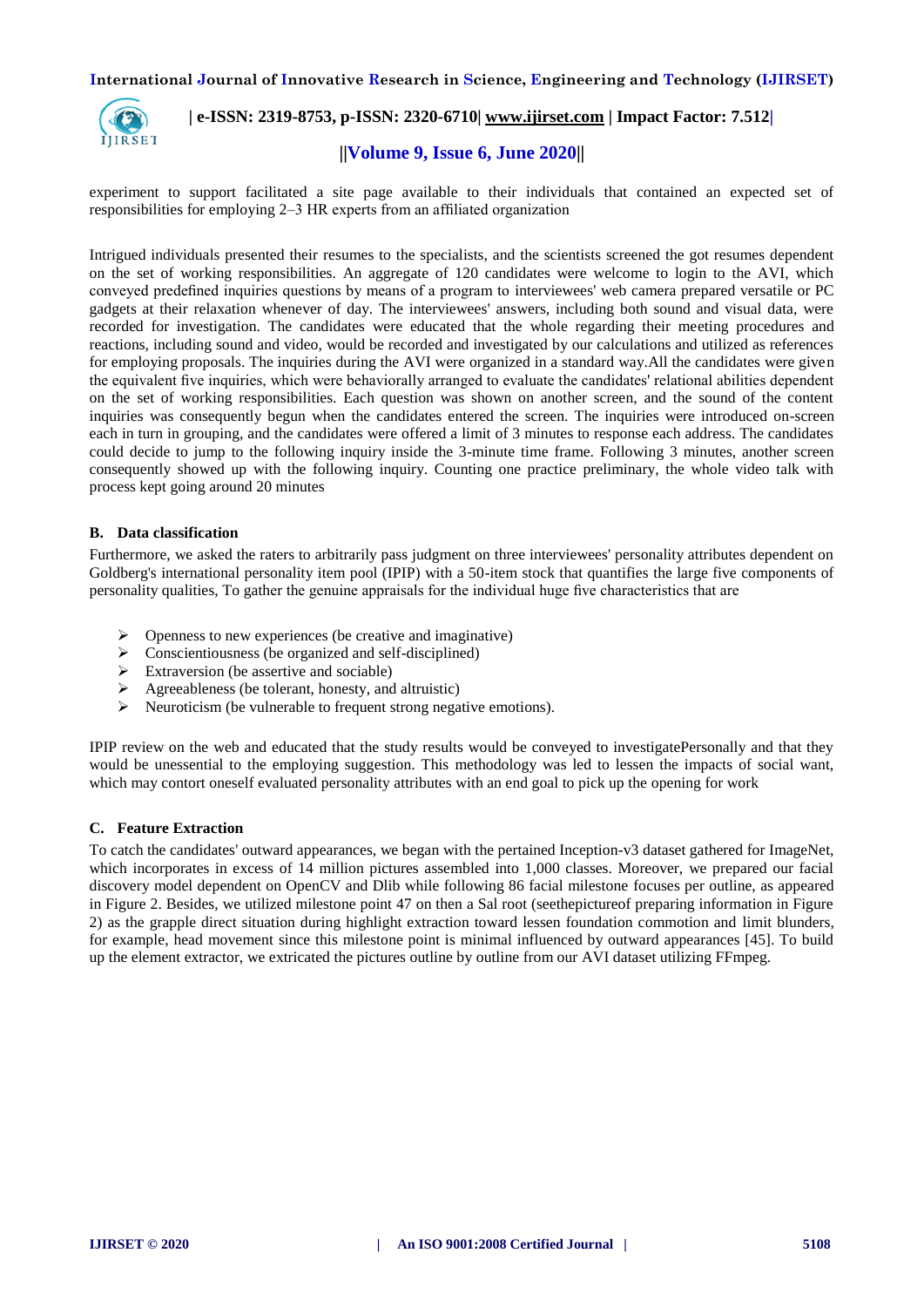

 **| e-ISSN: 2319-8753, p-ISSN: 2320-6710| [www.ijirset.com](http://www.ijirset.com/) | Impact Factor: 7.512|**

**||Volume 9, Issue 6, June 2020||** 



**Training data** 



Real case

Figure 2. Image annotation



Figure 3.Extracted video frames



Figure 4. The CNN Structure

The width of the considerable number of pictures was standardized to 640 pixels, while the stature of each picture was dictated by the pixel proportion of the vision gadget. We separated the highlights of the 86landmarkpointsfromeachframewithina5-secondperiod from among all the AVI records for every candidate, as indicated inFigure3.To improve image classification and reduce background interference from hair and cosmetics, we converted all the images to grayscale. The test cases used in this experiment involved in excess of 10,000 pictures.

# **IV. RESULTS & DISCUSSION**

Before evaluating our APR's exhibition, we utilized IBM's factual bundle for the sociologies (SPSS v 23) to test the build legitimacy and inward consistency unwavering quality for the self-reported personality traits. In this study, the construct validity was satisfactory because a confirmatory factor analysis showed that each factor loading was greater than 0.6,while the Kaiser-Meyer-Olkin (KMO) value was more than 0.8. The internal consistency reliability was good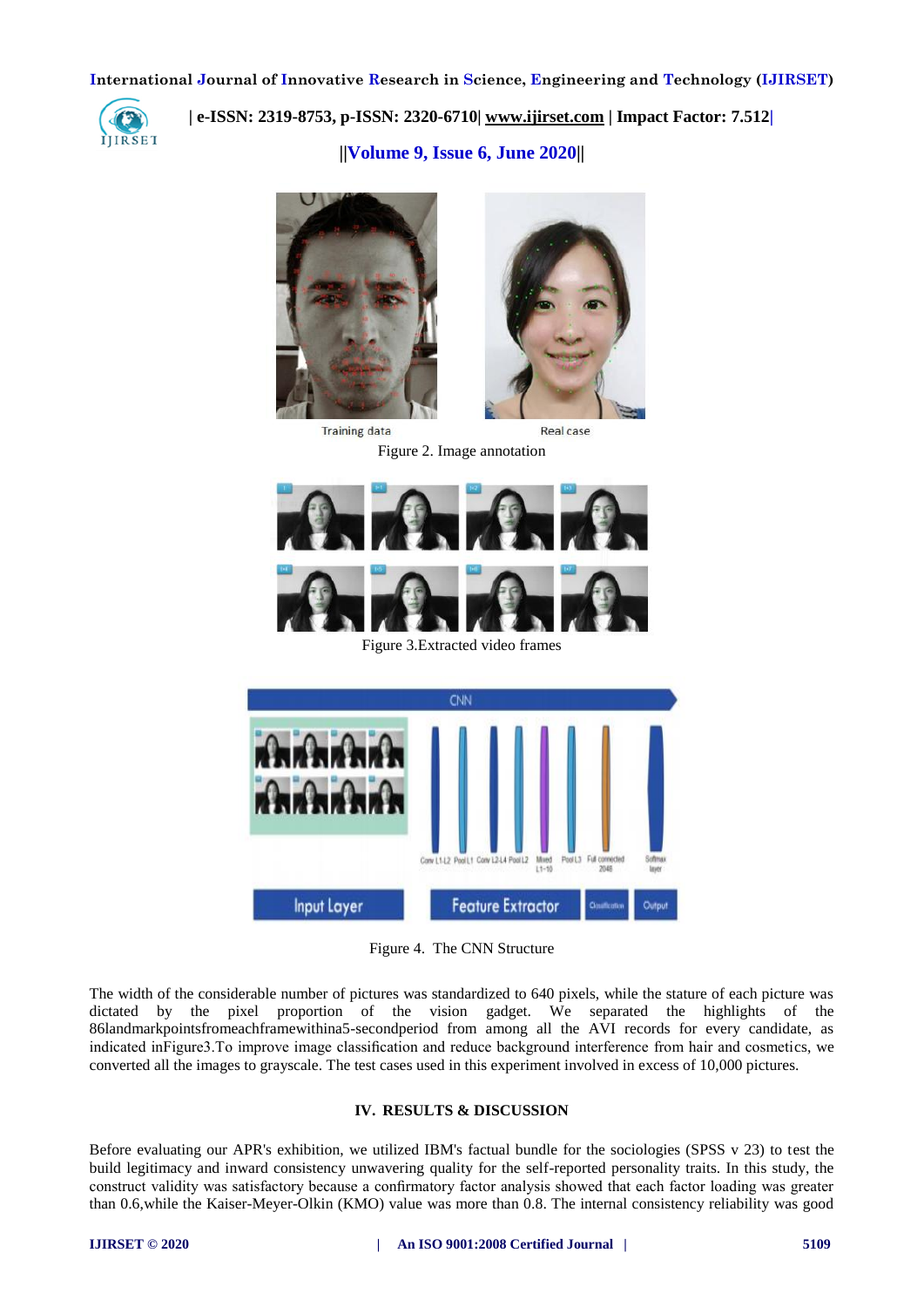

# **| e-ISSN: 2319-8753, p-ISSN: 2320-6710| [www.ijirset.com](http://www.ijirset.com/) | Impact Factor: 7.512|**

**||Volume 9, Issue 6, June 2020||** 

because the Cornbrash's alpha ( $\alpha$ ) values were all larger than 0.7 as follows: Openness to experience ( $\alpha$ =.75), conscientiousness ( $\alpha = .83$ ), extraversion ( $\alpha = .88$ ), agreeableness ( $\alpha = .80$ ), and neuroticism ( $\alpha = .84$ ).

As demonstrated in Table 1, all the elements of the enormous five qualities were found out and anticipated effectively by the AI Tensor Flow engine. All the genuine huge five character self-evaluation scores could be anticipated by APR. The Pearson relationship for each measurement was somewhere in the range of 0.966 and 0.976. The R2 for each measurement was somewhere in the range of 0.933 and 0.952.

| <b>Personality Traits</b> | R     | $\boldsymbol{R}^2$ | MSE   | ACC% |
|---------------------------|-------|--------------------|-------|------|
| Openness to experience    | 0.966 | 0.933              | 0.053 | 97.4 |
| <b>Conscientiousness</b>  | 0.976 | 0.952              | 0.094 | 96.7 |
| Extraversion              | 0.974 | 0.949              | 0.120 | 97.0 |
| Agreeableness             | 0.971 | 0.943              | 0.069 | 90.9 |
| Neuroticism               | 0.968 | 0.937              | 0.092 | 94.8 |

Table 1.Experimental Results.

All the connections were seen as significant ( $p < 0.01$ ), while the MSE for each measurement was somewhere in the range of 0.053 and 0.120. The higher the R2 is (100% is great), the better the estimator is. On the other hand, the lower the MSE is (0 is great), the littler the estimator blunder is. Also, the classification exactness results show that the normal precision of the classifiers (ACC) was 95.36%.

# **V. CONCLUSION AND FUTURE WORK**

In this investigation, we built up a semi supervised CNN model dependent on TensorFlow to consequently anticipate an interviewee's relational abilities and character traits. The outcomes bolster social flagging hypothesis and the Lens Model and demonstrate that human raters can pass judgment on competitors' social abilities and some clear close to home traits as per nonverbal correspondence signals, while distinctive human raters may have a comparable assessment focal point to see nonverbal prompts and quality an objective's attributes.

Consequently, we received AVI to extricate an interviewee's outward appearance and installed the AVI with an AI operator to become familiar with the focal point used to anticipate an interviewee's relational abilities and character traits. Infuture work, wemay consolidate our visual methodology with prosodic highlights to learn howtorecognize aninterviewee'spersonality.Moreover,this study used a specific kind of expert as members, which may constrain the generalizability of these trial results. Future exploration ought to incorporate an increasingly various member populace.

## **REFERENCES**

- [1] A.Basu,A.Dasgupta,A.Thyagharajan,A.Routray,R.Guha,andP.Mitra, ''A portable personality recognizer based on affective state classification using spectral fusion of features,'' IEEE Trans. Affective Comput., vol. 9, no. 3, pp. 330–342, Jul./Sep. 2018.
- [2] S. Escalera, X. Baró, I. Guyon, and H. J. Escalante, ''Guest editorial: Apparent personality analysis,'' IEEE Trans. Affective Comput., vol. 9, no. 3, pp. 299–302, Jul./Sep. 2018.
- [3] G. Pons and D. Masip, ''Supervised committee of convolutional neural networks in automated facial expression analysis,'' IEEE Trans. Affective Comput., vol. 9, no. 3, pp. 343–350, Jul./Sep. 2018.
- [4] S.Rasipuram,S.B.P.Rao,andD.B.Jayagopi,''Asynchronousvideointerviews vs. face-to-face interviews for communication skill measurement: A systematic study,'' in Proc. 18th ACM Int. Conf. Multimodal Interact., Tokyo, Japan, 2016, pp. 370–377.
- [5] L. R. Goldberg, ''The development of markers for the big-five factor structure,'' Psychol. Assessment, vol. 4, no. 1, pp. 26–42, Mar. 1992.